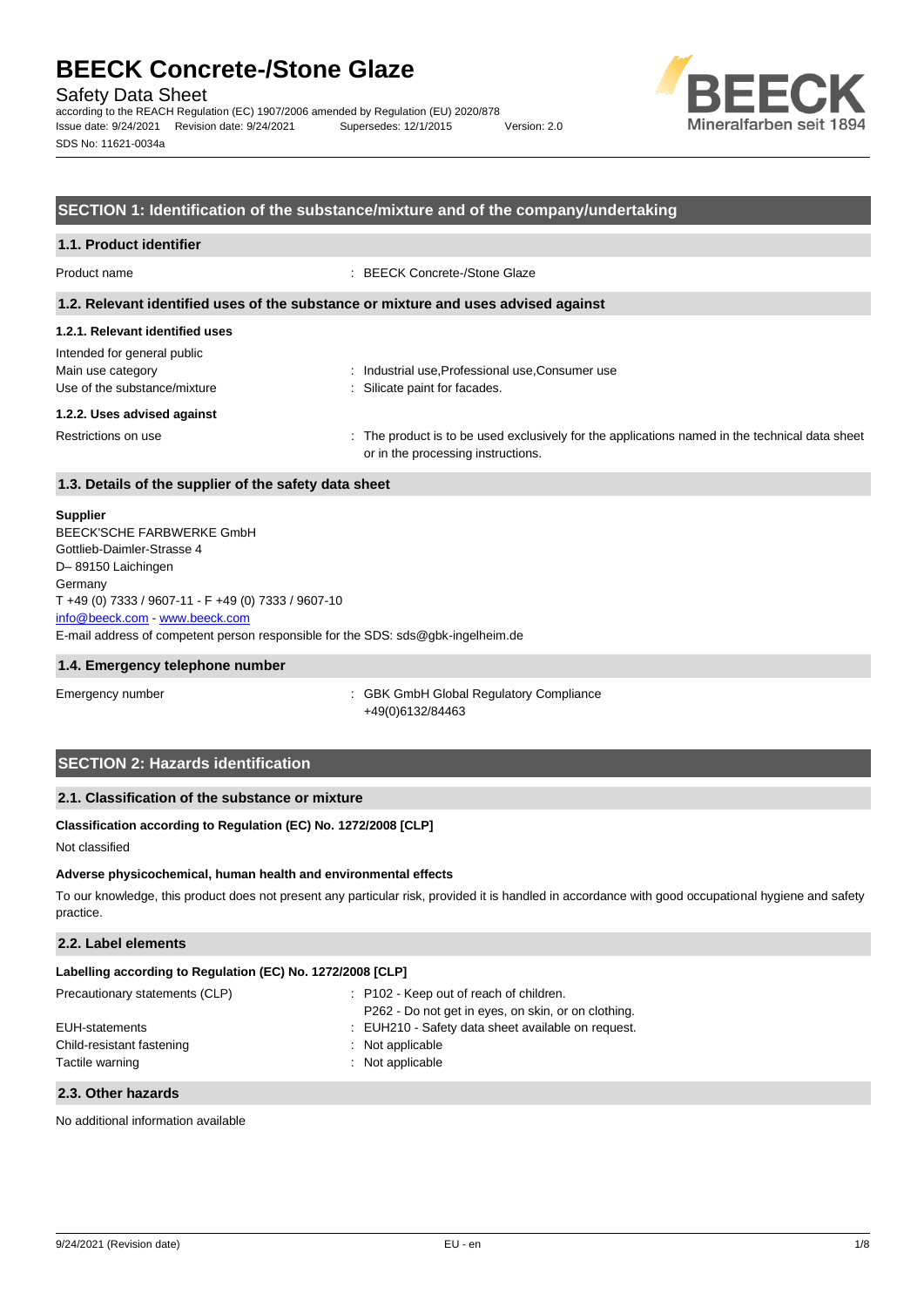Safety Data Sheet

according to the REACH Regulation (EC) 1907/2006 amended by Regulation (EU) 2020/878 SDS No: 11621-0034a



# **SECTION 3: Composition/information on ingredients**

#### **3.1. Substances**

Not applicable

#### **3.2. Mixtures**

This mixture does not contain any substances to be mentioned according to the criteria of section 3.2 of REACH Annex II

# **SECTION 4: First aid measures**

#### **4.1. Description of first aid measures**

| First-aid measures after inhalation                              | : Remove person to fresh air and keep comfortable for breathing. |
|------------------------------------------------------------------|------------------------------------------------------------------|
| First-aid measures after skin contact                            | : Wash skin with plenty of water.                                |
| First-aid measures after eye contact                             | : Rinse eyes with water as a precaution.                         |
| First-aid measures after ingestion                               | : Call a poison center or a doctor if you feel unwell.           |
| 4.2. Most important symptoms and effects, both acute and delayed |                                                                  |

# No additional information available

#### **4.3. Indication of any immediate medical attention and special treatment needed**

Treat symptomatically.

| <b>SECTION 5: Firefighting measures</b>                                         |                                                                                                                                             |
|---------------------------------------------------------------------------------|---------------------------------------------------------------------------------------------------------------------------------------------|
| 5.1. Extinguishing media                                                        |                                                                                                                                             |
| Suitable extinguishing media                                                    | : Water spray. Dry powder. Foam. Carbon dioxide.                                                                                            |
| 5.2. Special hazards arising from the substance or mixture                      |                                                                                                                                             |
| Hazardous decomposition products in case of fire : Toxic fumes may be released. |                                                                                                                                             |
| 5.3. Advice for firefighters                                                    |                                                                                                                                             |
| Protection during firefighting                                                  | : Do not attempt to take action without suitable protective equipment. Self-contained<br>breathing apparatus. Complete protective clothing. |

| <b>SECTION 6: Accidental release measures</b>                            |                                                                                                                                                              |
|--------------------------------------------------------------------------|--------------------------------------------------------------------------------------------------------------------------------------------------------------|
| 6.1. Personal precautions, protective equipment and emergency procedures |                                                                                                                                                              |
| 6.1.1. For non-emergency personnel                                       |                                                                                                                                                              |
| Emergency procedures                                                     | : Ventilate spillage area.                                                                                                                                   |
| 6.1.2. For emergency responders                                          |                                                                                                                                                              |
| Protective equipment                                                     | Do not attempt to take action without suitable protective equipment. For further information<br>refer to section 8: "Exposure controls/personal protection". |
| 6.2. Environmental precautions                                           |                                                                                                                                                              |
| Avoid release to the environment.                                        |                                                                                                                                                              |
| 6.3. Methods and material for containment and cleaning up                |                                                                                                                                                              |
| Methods for cleaning up<br>Other information                             | : Take up liquid spill into absorbent material.<br>Dispose of materials or solid residues at an authorized site.                                             |
| 6.4. Reference to other sections                                         |                                                                                                                                                              |
| For further information refer to section 13.                             |                                                                                                                                                              |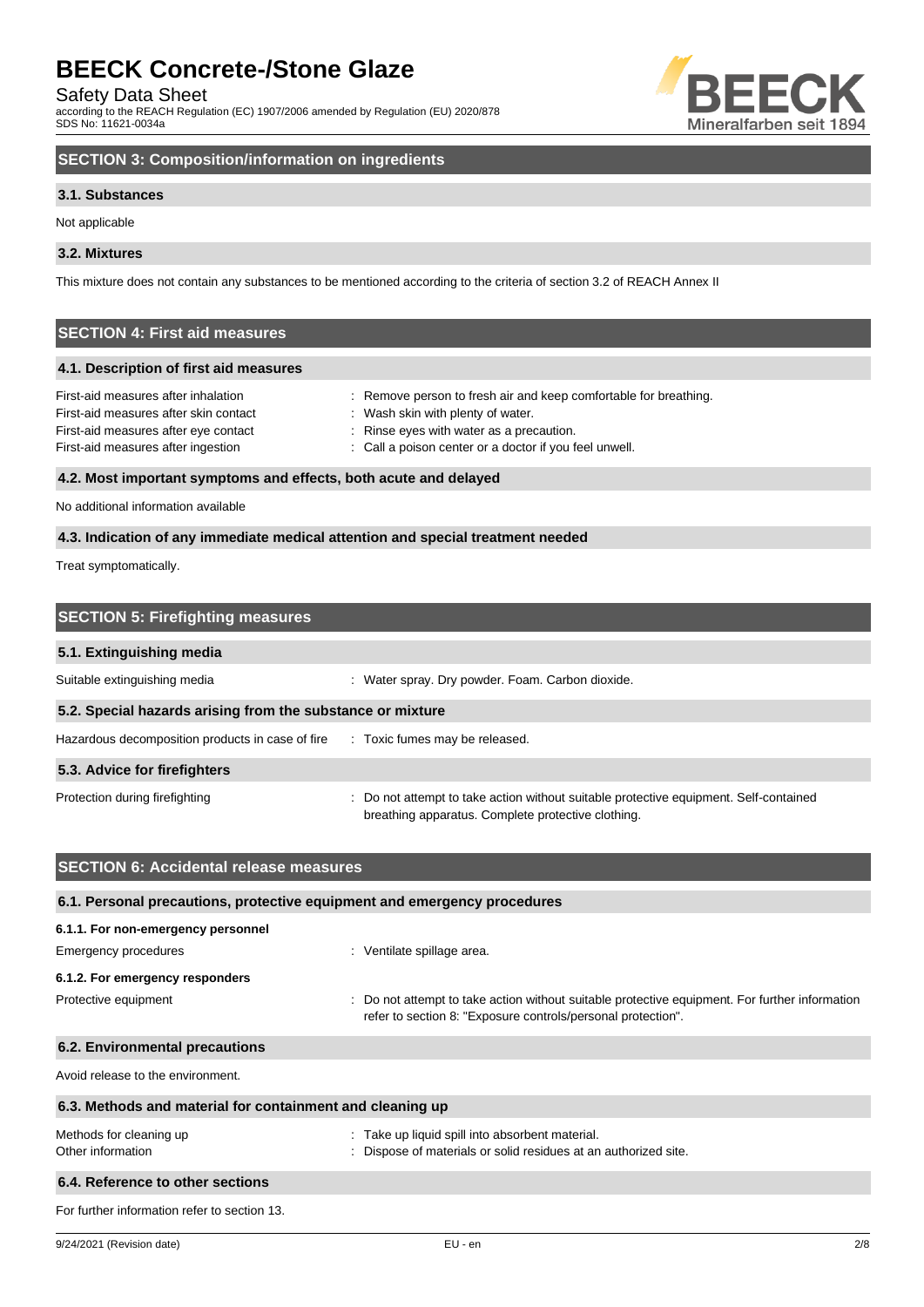#### Safety Data Sheet

according to the REACH Regulation (EC) 1907/2006 amended by Regulation (EU) 2020/878 SDS No: 11621-0034a



# **SECTION 7: Handling and storage**

#### **7.1. Precautions for safe handling**

Precautions for safe handling state is ensure good ventilation of the work station. Wear personal protective equipment. Hygiene measures states of the state of the not eat, drink or smoke when using this product. Always wash hands after handling the product.

#### **7.2. Conditions for safe storage, including any incompatibilities**

| Storage conditions  | : Store in a |
|---------------------|--------------|
| Storage temperature | : $5-25$ °C  |

: Store in a well-ventilated place. Keep cool.

### **7.3. Specific end use(s)**

See Section 1.

### **SECTION 8: Exposure controls/personal protection**

#### **8.1. Control parameters**

#### **8.1.1 National occupational exposure and biological limit values**

No additional information available

#### **8.1.2. Recommended monitoring procedures**

No additional information available

#### **8.1.3. Air contaminants formed**

No additional information available

#### **8.1.4. DNEL and PNEC**

No additional information available

#### **8.1.5. Control banding**

No additional information available

#### **8.2. Exposure controls**

#### **8.2.1. Appropriate engineering controls**

#### **Appropriate engineering controls:**

Ensure good ventilation of the work station.

#### **8.2.2. Personal protection equipment**

**Personal protective equipment symbol(s):**



#### **8.2.2.1. Eye and face protection**

**Eye protection:** Safety glasses

**8.2.2.2. Skin protection**

**Skin and body protection:** Wear suitable protective clothing

**Hand protection:** Protective gloves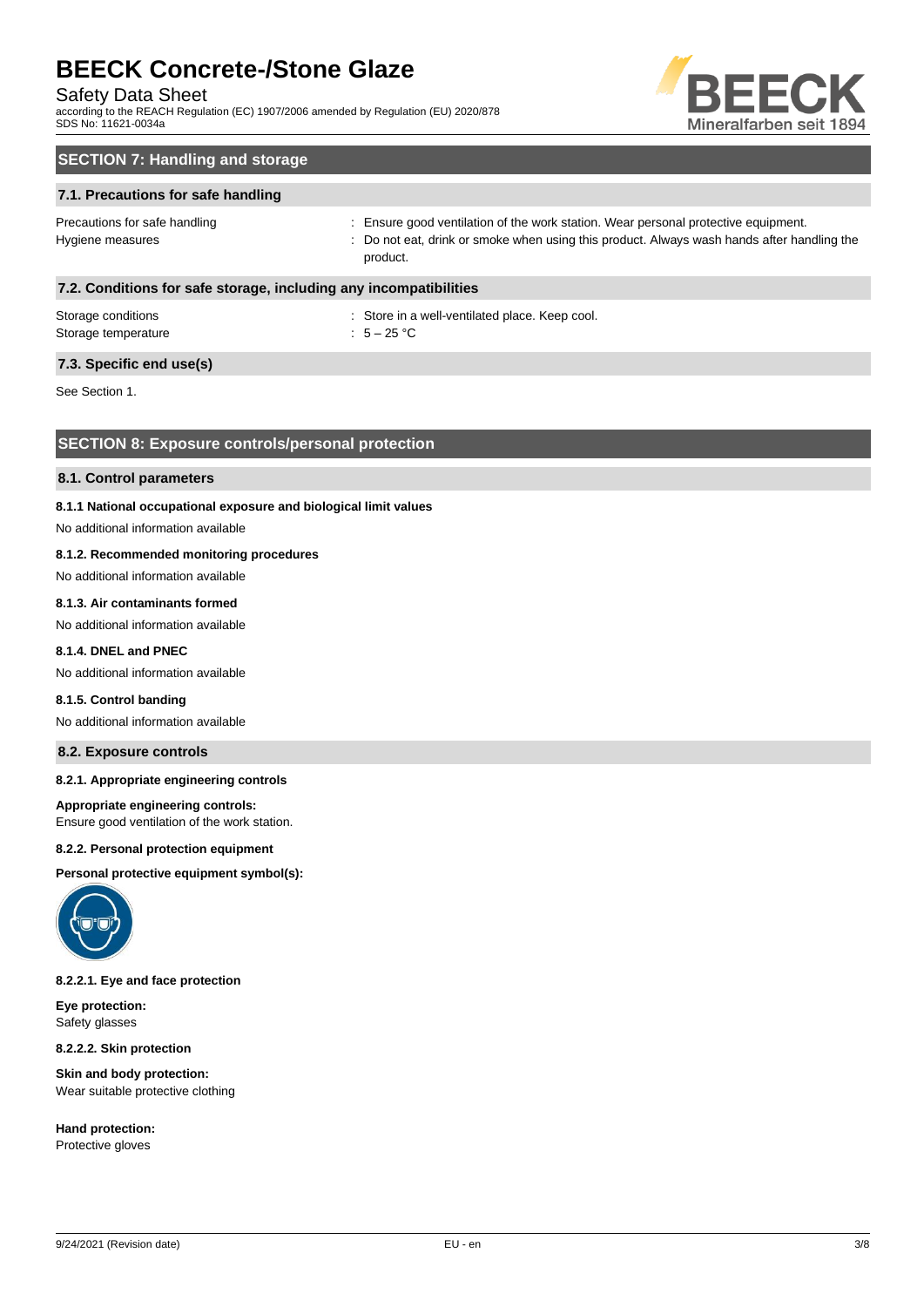### Safety Data Sheet

according to the REACH Regulation (EC) 1907/2006 amended by Regulation (EU) 2020/878 SDS No: 11621-0034a

#### **8.2.2.3. Respiratory protection**

#### **Respiratory protection:**

In case of insufficient ventilation, wear suitable respiratory equipment

#### **8.2.2.4. Thermal hazards**

No additional information available

#### **8.2.3. Environmental exposure controls**

### **Environmental exposure controls:**

Avoid release to the environment.

# **SECTION 9: Physical and chemical properties**

#### **9.1. Information on basic physical and chemical properties**

| Physical state                                  | Liquid                      |
|-------------------------------------------------|-----------------------------|
| Colour                                          | White, toned.               |
| Odour                                           | Mild.                       |
| Odour threshold                                 | Not available               |
| Melting point                                   | Not available               |
| Freezing point                                  | Not available               |
| Boiling point                                   | Not available               |
| Flammability                                    | Not applicable              |
| <b>Explosive limits</b>                         | Not available               |
| Lower explosive limit (LEL)                     | Not available               |
| Upper explosive limit (UEL)                     | Not available               |
| Flash point                                     | Not specifically applicable |
| Auto-ignition temperature                       | Not available               |
| Decomposition temperature                       | Not available               |
| pH                                              | 11 ISO 4316                 |
| Viscosity, kinematic                            | Not available               |
| Viscosity, dynamic                              | 2000 mPa-s ISO 2555         |
| Solubility                                      | Not available               |
| Partition coefficient n-octanol/water (Log Kow) | Not available               |
| Vapour pressure                                 | Not available               |
| Vapour pressure at 50 °C                        | Not available               |
| Density                                         | $1.35$ g/cm <sup>3</sup>    |
| Relative density                                | Not available               |
| Relative vapour density at 20 °C                | Not available               |
| Particle size                                   | Not applicable              |
| Particle size distribution                      | Not applicable              |
| Particle shape                                  | Not applicable              |
| Particle aspect ratio                           | Not applicable              |
| Particle aggregation state                      | Not applicable              |
| Particle agglomeration state                    | Not applicable              |
| Particle specific surface area                  | Not applicable              |
| Particle dustiness                              | Not applicable              |

#### **9.2. Other information**

#### **9.2.1. Information with regard to physical hazard classes**

No additional information available

#### **9.2.2. Other safety characteristics**

VOC content : ≤ 4 g/l

# **SECTION 10: Stability and reactivity**

#### **10.1. Reactivity**

The product is non-reactive under normal conditions of use, storage and transport.

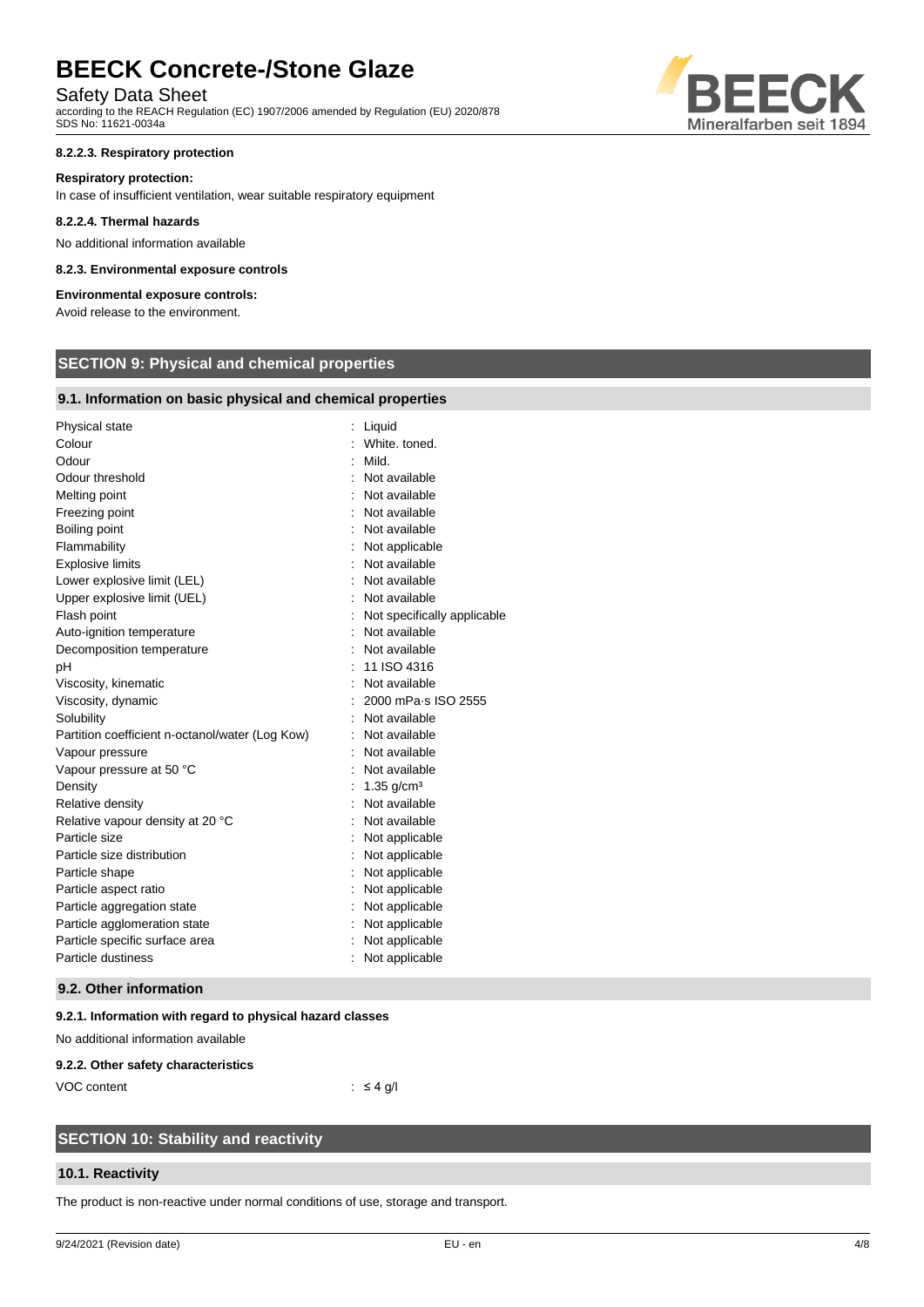# Safety Data Sheet

according to the REACH Regulation (EC) 1907/2006 amended by Regulation (EU) 2020/878 SDS No: 11621-0034a



#### **10.2. Chemical stability**

Stable under normal conditions.

#### **10.3. Possibility of hazardous reactions**

No dangerous reactions known under normal conditions of use.

#### **10.4. Conditions to avoid**

None under recommended storage and handling conditions (see section 7).

#### **10.5. Incompatible materials**

No additional information available

#### **10.6. Hazardous decomposition products**

Under normal conditions of storage and use, hazardous decomposition products should not be produced.

## **SECTION 11: Toxicological information**

#### **11.1. Information on hazard classes as defined in Regulation (EC) No 1272/2008**

| : Not classified |
|------------------|
| : Not classified |
| : Not classified |
| : Not classified |
| pH: 11 ISO 4316  |
| : Not classified |
| pH: 11 ISO 4316  |
| : Not classified |
| : Not classified |
| : Not classified |
| : Not classified |
| : Not classified |
| : Not classified |
| : Not classified |
|                  |

#### **11.2. Information on other hazards**

No additional information available

| <b>SECTION 12: Ecological information</b>                                        |                                                                                                                                                |
|----------------------------------------------------------------------------------|------------------------------------------------------------------------------------------------------------------------------------------------|
| 12.1. Toxicity                                                                   |                                                                                                                                                |
| Ecology - general<br>Hazardous to the aquatic environment, short-term<br>(acute) | : The product is not considered harmful to aquatic organisms nor to cause long-term adverse<br>effects in the environment.<br>: Not classified |
| Hazardous to the aquatic environment, long-term<br>(chronic)                     | : Not classified                                                                                                                               |
| 12.2. Persistence and degradability                                              |                                                                                                                                                |
| No additional information available                                              |                                                                                                                                                |
| 12.3. Bioaccumulative potential                                                  |                                                                                                                                                |
| No additional information available                                              |                                                                                                                                                |
| 12.4. Mobility in soil                                                           |                                                                                                                                                |
| No additional information available                                              |                                                                                                                                                |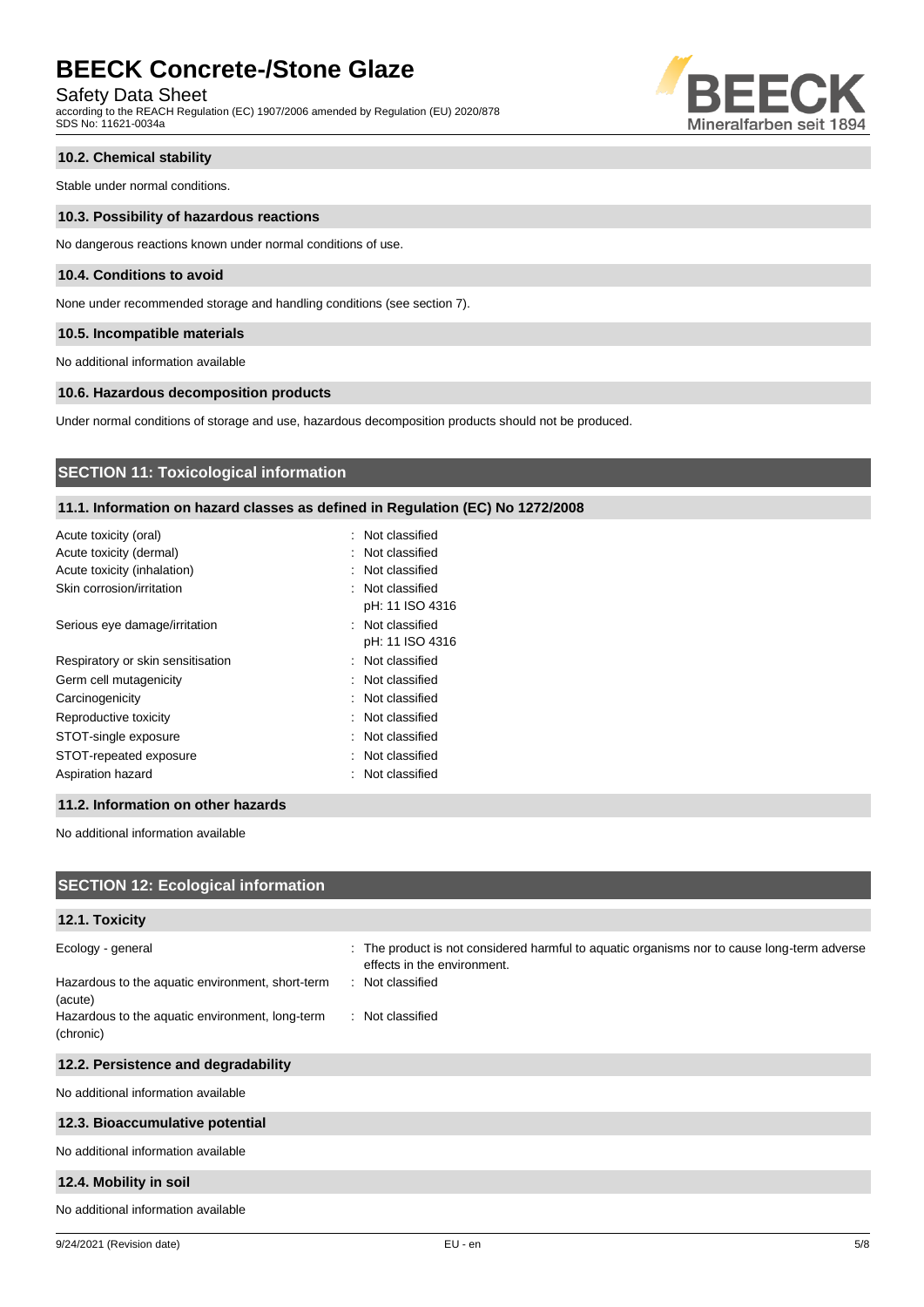#### Safety Data Sheet

according to the REACH Regulation (EC) 1907/2006 amended by Regulation (EU) 2020/878 SDS No: 11621-0034a



# **12.5. Results of PBT and vPvB assessment**

No additional information available

#### **12.6. Endocrine disrupting properties**

No additional information available

#### **12.7. Other adverse effects**

No additional information available

#### **SECTION 13: Disposal considerations**

#### **13.1. Waste treatment methods**

Waste treatment methods : Dispose of contents/container in accordance with licensed collector's sorting instructions.

European List of Waste (LoW) code : 08 01 12 - waste paint and varnish other than those mentioned in 08 01 11

# **SECTION 14: Transport information**

#### In accordance with ADR / IMDG / IATA / ADN / RID

| <b>ADR</b>                             | <b>IMDG</b>   | <b>IATA</b>   | <b>ADN</b>                     | <b>RID</b>    |
|----------------------------------------|---------------|---------------|--------------------------------|---------------|
| 14.1. UN number or ID number           |               |               |                                |               |
| Not regulated                          | Not regulated | Not regulated | Not regulated                  | Not regulated |
| 14.2. UN proper shipping name          |               |               |                                |               |
| Not regulated                          | Not regulated | Not regulated | Not regulated<br>Not regulated |               |
| 14.3. Transport hazard class(es)       |               |               |                                |               |
| Not regulated                          | Not regulated | Not regulated | Not regulated                  | Not regulated |
| 14.4. Packing group                    |               |               |                                |               |
| Not regulated                          | Not regulated | Not regulated | Not regulated<br>Not regulated |               |
| 14.5. Environmental hazards            |               |               |                                |               |
| Not regulated                          | Not regulated | Not regulated | Not regulated                  | Not regulated |
| No supplementary information available |               |               |                                |               |

#### **14.6. Special precautions for user**

**Overland transport**

Not regulated

# **Transport by sea**

Not regulated

**Air transport** Not regulated

**Inland waterway transport**

Not regulated

**Rail transport**

Not regulated

#### **14.7. Maritime transport in bulk according to IMO instruments**

Not applicable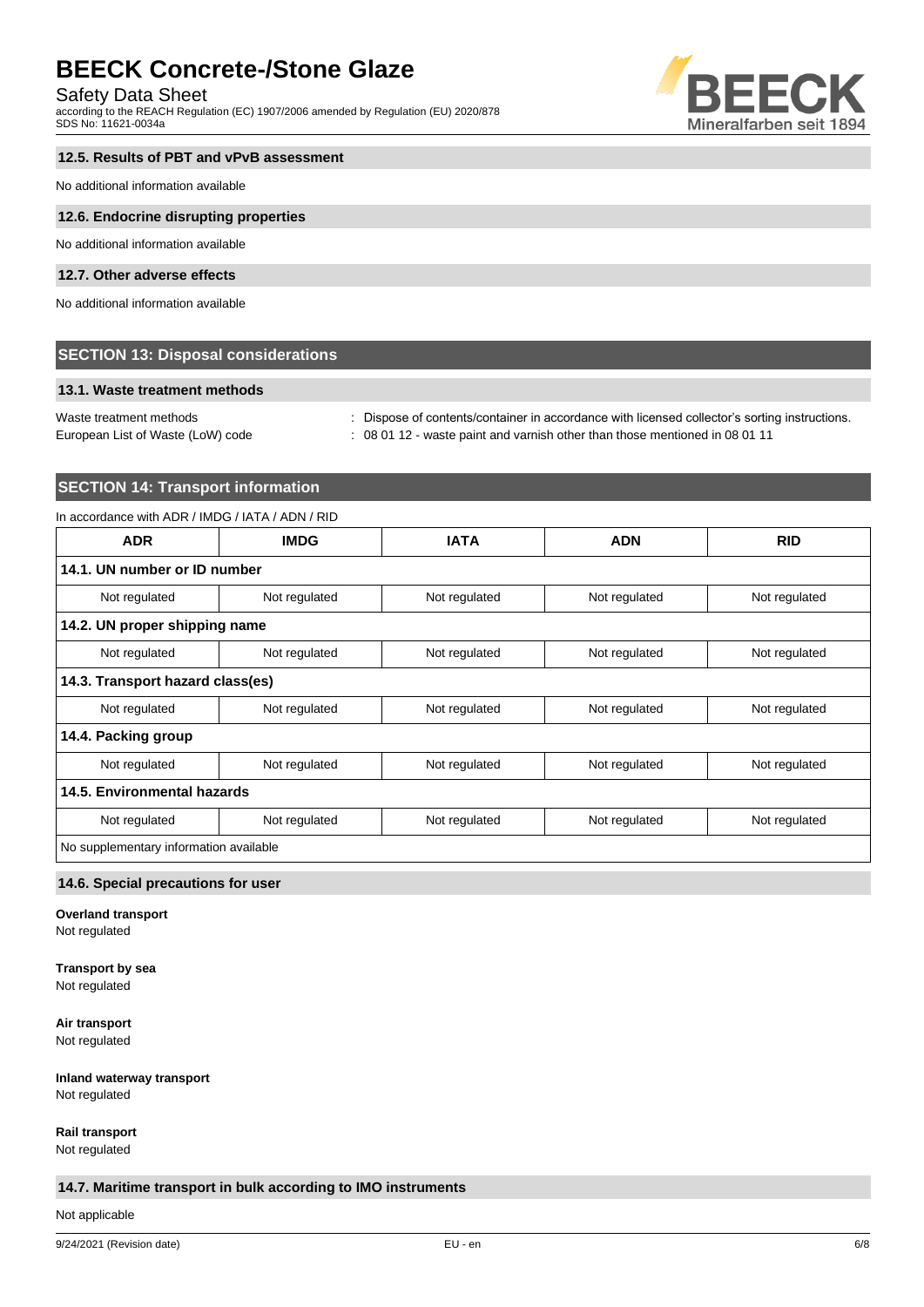Safety Data Sheet

according to the REACH Regulation (EC) 1907/2006 amended by Regulation (EU) 2020/878 SDS No: 11621-0034a



## **SECTION 15: Regulatory information**

**15.1. Safety, health and environmental regulations/legislation specific for the substance or mixture**

#### **15.1.1. EU-Regulations**

Contains no REACH substances with Annex XVII restrictions

Contains no substance on the REACH candidate list

Contains no REACH Annex XIV substances

Contains no substance subject to Regulation (EU) No 649/2012 of the European Parliament and of the Council of 4 July 2012 concerning the export and import of hazardous chemicals.

Contains no substance subject to Regulation (EU) No 2019/1021 of the European Parliament and of the Council of 20 June 2019 on persistent organic pollutants

Contains no substance subject to Regulation (EU) 2019/1148 of the European Parliament and of the Council of 20 June 2019 on the marketing and use of explosives precursors.

VOC content  $\qquad \qquad : \leq 4 \text{ g/l}$ 

#### **15.1.2. National regulations**

No additional information available

#### **15.2. Chemical safety assessment**

No chemical safety assessment has been carried out

### **SECTION 16: Other information**

| <b>Abbreviations and acronyms:</b> |                                                                                                 |  |
|------------------------------------|-------------------------------------------------------------------------------------------------|--|
| <b>ADN</b>                         | European Agreement concerning the International Carriage of Dangerous Goods by Inland Waterways |  |
| <b>ADR</b>                         | European Agreement concerning the International Carriage of Dangerous Goods by Road             |  |
| <b>ATE</b>                         | <b>Acute Toxicity Estimate</b>                                                                  |  |
| <b>BCF</b>                         | <b>Bioconcentration factor</b>                                                                  |  |
| <b>BLV</b>                         | Biological limit value                                                                          |  |
| <b>BOD</b>                         | Biochemical oxygen demand (BOD)                                                                 |  |
| COD                                | Chemical oxygen demand (COD)                                                                    |  |
| <b>DMEL</b>                        | Derived Minimal Effect level                                                                    |  |
| <b>DNEL</b>                        | Derived-No Effect Level                                                                         |  |
| EC-No.                             | European Community number                                                                       |  |
| <b>EC50</b>                        | Median effective concentration                                                                  |  |
| EN                                 | European Standard                                                                               |  |
| <b>IARC</b>                        | International Agency for Research on Cancer                                                     |  |
| <b>IATA</b>                        | International Air Transport Association                                                         |  |
| <b>IMDG</b>                        | International Maritime Dangerous Goods                                                          |  |
| <b>LC50</b>                        | Median lethal concentration                                                                     |  |
| LD50                               | Median lethal dose                                                                              |  |
| <b>LOAEL</b>                       | Lowest Observed Adverse Effect Level                                                            |  |
| <b>NOAEC</b>                       | No-Observed Adverse Effect Concentration                                                        |  |
| <b>NOAEL</b>                       | No-Observed Adverse Effect Level                                                                |  |
| <b>NOEC</b>                        | No-Observed Effect Concentration                                                                |  |
| <b>OECD</b>                        | Organisation for Economic Co-operation and Development                                          |  |